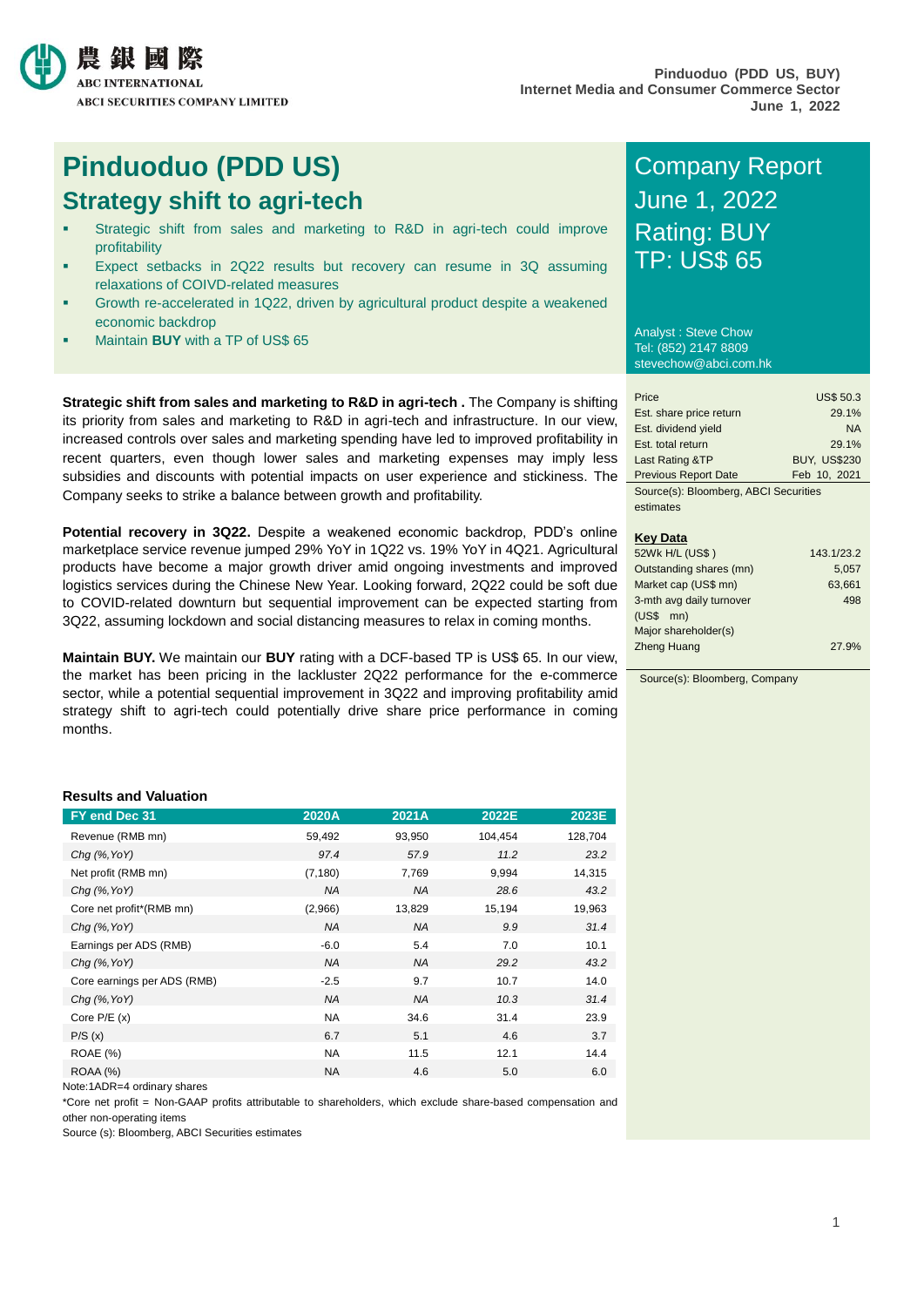

## **Recent business update and near-term outlook**

Despite a weakened economic backdrop, PDD's online marketplace service revenue growth accelerated to 29% YoY in 1Q22 vs. 19% YoY in 4Q21. According to the management, the high demand of agricultural products in 1Q22 can be attributed to the strengthening of logistic services during the Chinese New Year period.



Source(s): Company

Overall, Pinduoduo's total revenue grew 7% YoY in 1Q22 vs. 3% YoY in 4Q21. Note that revenue contribution from merchant sales (1P) business dropped to 0.2% in 1Q22 vs. 23% in 1Q21. Excluding merchant sales (1P) in the calculation, Pinduoduo's ex-1P revenue growth was 39% YoY in 1Q22 vs. 28% YoY in the previous quarter.

In our view, the re-accelerating growth in 1Q22 could also be attributed to more effective use of sales and marketing expenses during the quarter. The Company has shifted its priority from sales and marketing to R&D in recent quarters by launching a RMB10bn initiative to facilitate advancement in agri-tech and infrastructure. As a result of the tightened expenses, marketing expenses/revenue ratio has been falling, driving up profitability. In 2Q21-1Q22, the Company achieved a positive core net profit. On the slip side, lower sales and marketing expenses imply reduced subsidies and discounts, which may affect user and revenue growth in the near term. In our view, it is important for the Company to increase effectiveness of sales and marketing campaigns.

Looking forward, we expect 2Q22 results to dip due to the COVID-related in downturn e-commerce industry given the logistics bottlenecks, lockdowns, and lower consumer sentiment. Nonetheless, we notice sales on e-commerce platforms seem to improve in May 2022 compared to previous month. Looking forward, we expect some recovery starting from 3Q22, assuming the COVID -related restrictive measures will relax.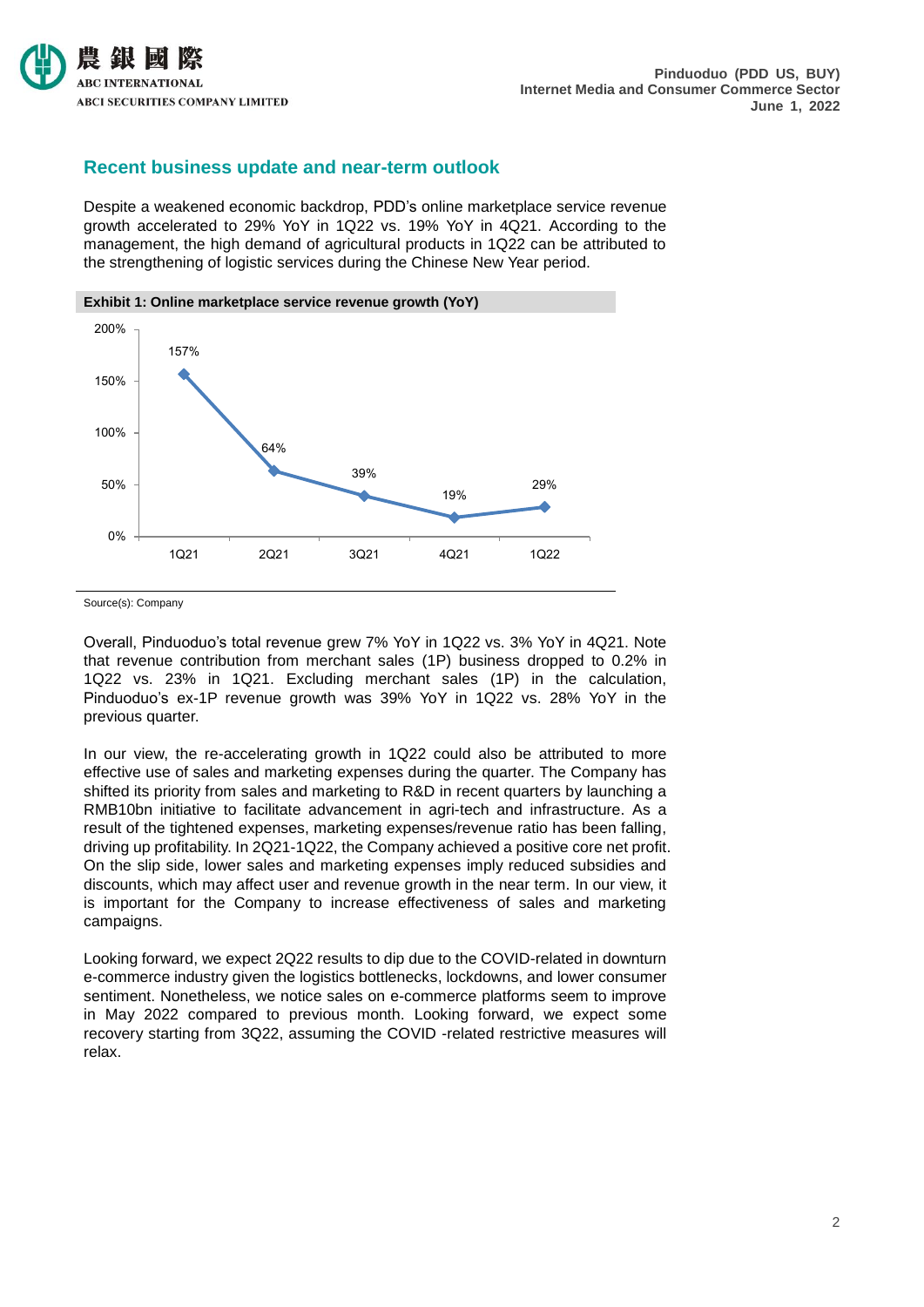

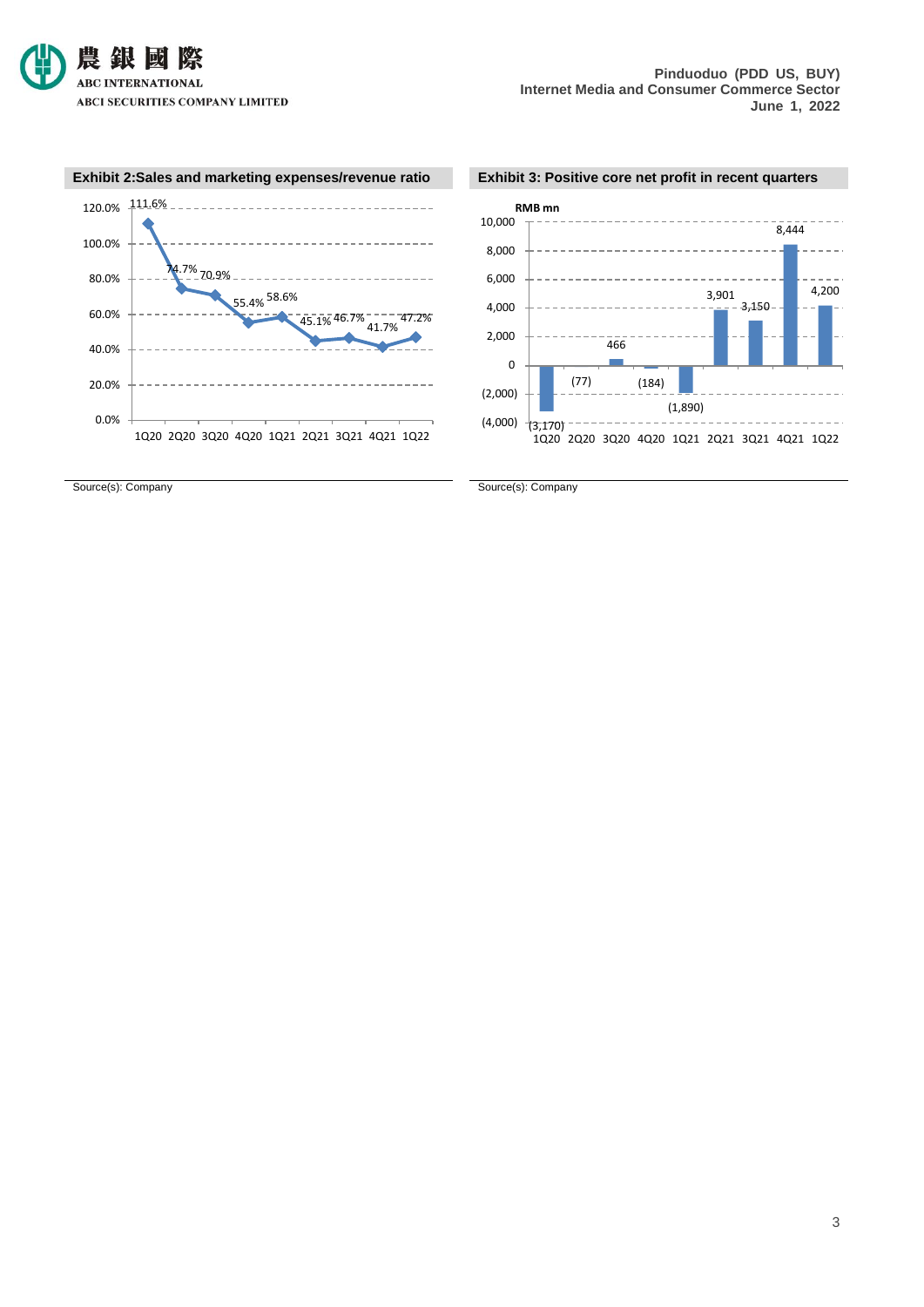

## **Financial outlook**

We introduce 2022E and 2023E financial forecast. For 2021-23E, we expect GMV to grow at 17% CAGR to RMB 3.3tr by 2023E, on the back of 4% CAGR of annual active customer growth and 13% CAGR of annual spending per active customer. We factor in a slow user growth going ahead given the Company's high user base and intensified competition in lower-tier cities.

We expect revenue to increase at 17% CAGR in 2021-23E, in line with the GMV growth. Note that contribution from merchant sales business has dropped significantly since 3Q21 and we expect contribution to remain minimal going forward. After all, we believe the business was set up to fulfill transient increase in product demand that started in 4Q20.

## **Exhibit 4: Major assumptions**

|                                              | 2020  | 2021  | 2022E | 2023E | 21-23E<br><b>CAGR</b> |
|----------------------------------------------|-------|-------|-------|-------|-----------------------|
| Annual active customer account (mn)          | 788   | 869   | 912   | 939   | 4%                    |
| GMV (RMB bn)                                 | 1.668 | 2.441 | 2.768 | 3.364 | 17%                   |
| Annual spending per active customer<br>(RMB) | 2.116 | 2.810 | 3.035 | 3.581 | 13%                   |

Source(s): Company , ABCI Securities estimates

## **Exhibit 5: Revenue forecasts (RMB mn)**

|                             | 2020   | 2021   | 2022E   | 2023E   | 21-23E      |
|-----------------------------|--------|--------|---------|---------|-------------|
|                             |        |        |         |         | <b>CAGR</b> |
| Online marketplace services | 47.954 | 72.563 | 83.043  | 100.930 | 18%         |
| <b>Transaction services</b> | 5.787  | 14.140 | 21.211  | 27.574  | 40%         |
| Merchant sales              | 5.751  | 7.246  | 200     | 200     | <b>NA</b>   |
| <b>Total revenue</b>        | 59.492 | 93,950 | 104.454 | 128.704 | 17%         |

Source(s): Company, ABCI Securities estimates

On the cost front, sales and marketing expenses has been the largest cost item due to the aggressive strategy on subsidies and promotion to drive growth. Since PDD shifted its priority to R&D in recent quarters, profitability has improved. Looking forward, we expect non-GAAP sales and marketing expenses/revenue ratio to fall from 46% in 2021 to 43% in 2023E on stringent expense control. Nonetheless, we expect R&D expenses/revenue ratio to increase from 7.1% in 2021 to 9.0% in 2023E on increased investments in the agricultural sector. Overall, we expect non-GAAP core net profit to grow at 20% CAGR to RMB 19.9bn by 2023E.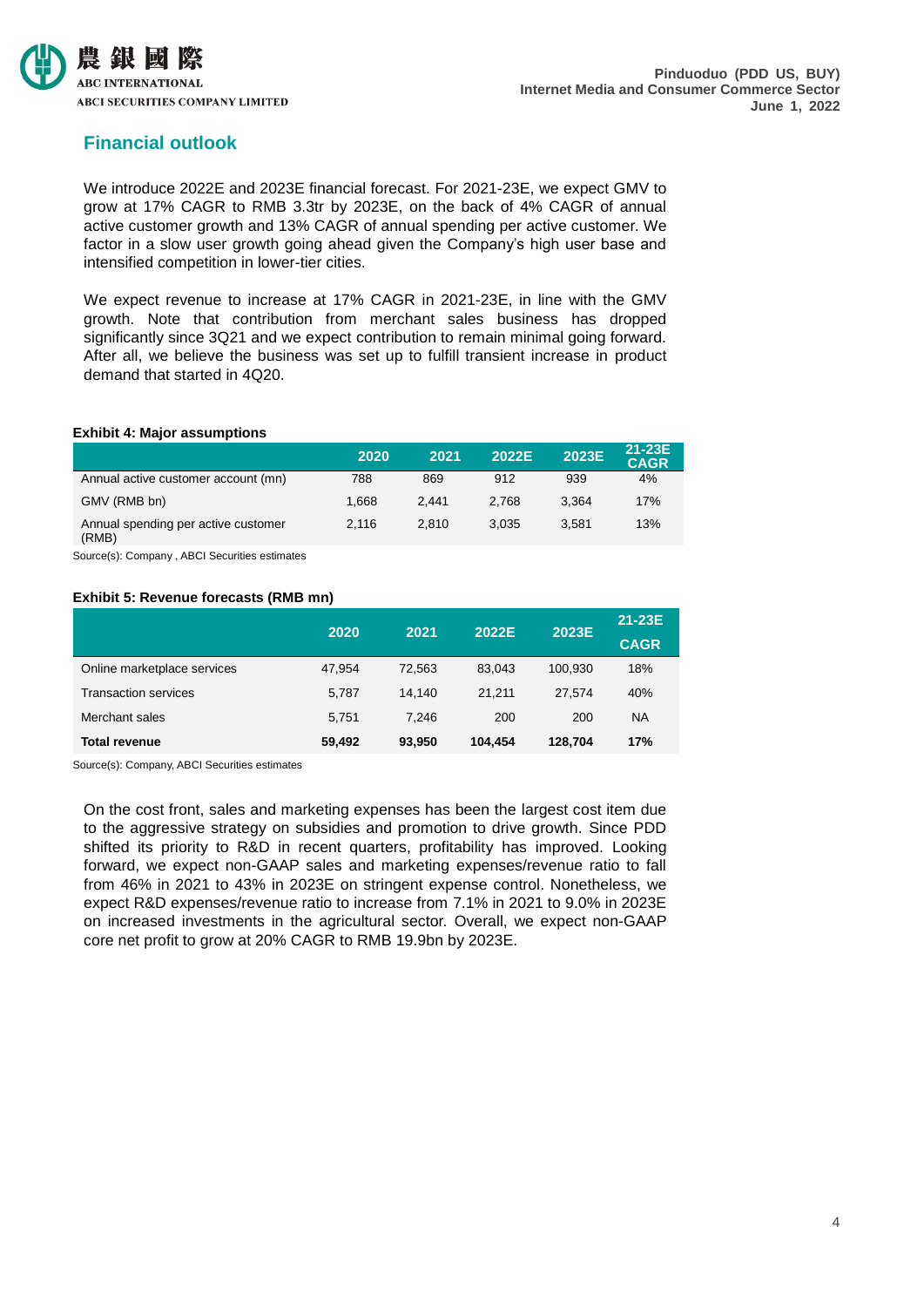

## **Exhibit 6: Non-GAAP cost trend (RMB mn)**

|                              | 2020   | 2021   | 2022E  | 2023E   |
|------------------------------|--------|--------|--------|---------|
| <b>COGS</b>                  | 19,247 | 31,691 | 34,470 | 41,185  |
| Sales and marketing expenses | 40,101 | 43,190 | 45,960 | 55,343  |
| General & admin expenses     | 540    | 748    | 731    | 901     |
| R&D expenses                 | 5,372  | 6,649  | 9,401  | 11,583  |
| <b>Total</b>                 | 65,260 | 82,278 | 90,561 | 109,012 |
|                              |        |        |        |         |
| % of revenue                 |        |        |        |         |
| <b>COGS</b>                  | 32.4%  | 33.7%  | 33.0%  | 32.0%   |
| Sales and marketing expenses | 67.4%  | 46.0%  | 44.0%  | 43.0%   |
| General & admin expenses     | 0.9%   | 0.8%   | 0.7%   | 0.7%    |
| R&D expenses                 | 9.0%   | 7.1%   | 9.0%   | 9.0%    |
| <b>Total</b>                 | 109.7% | 87.6%  | 86.7%  | 84.7%   |

Note: Excl. impacts of share-based compensation and other non-operating items Source(s): Company , ABCI Securities estimates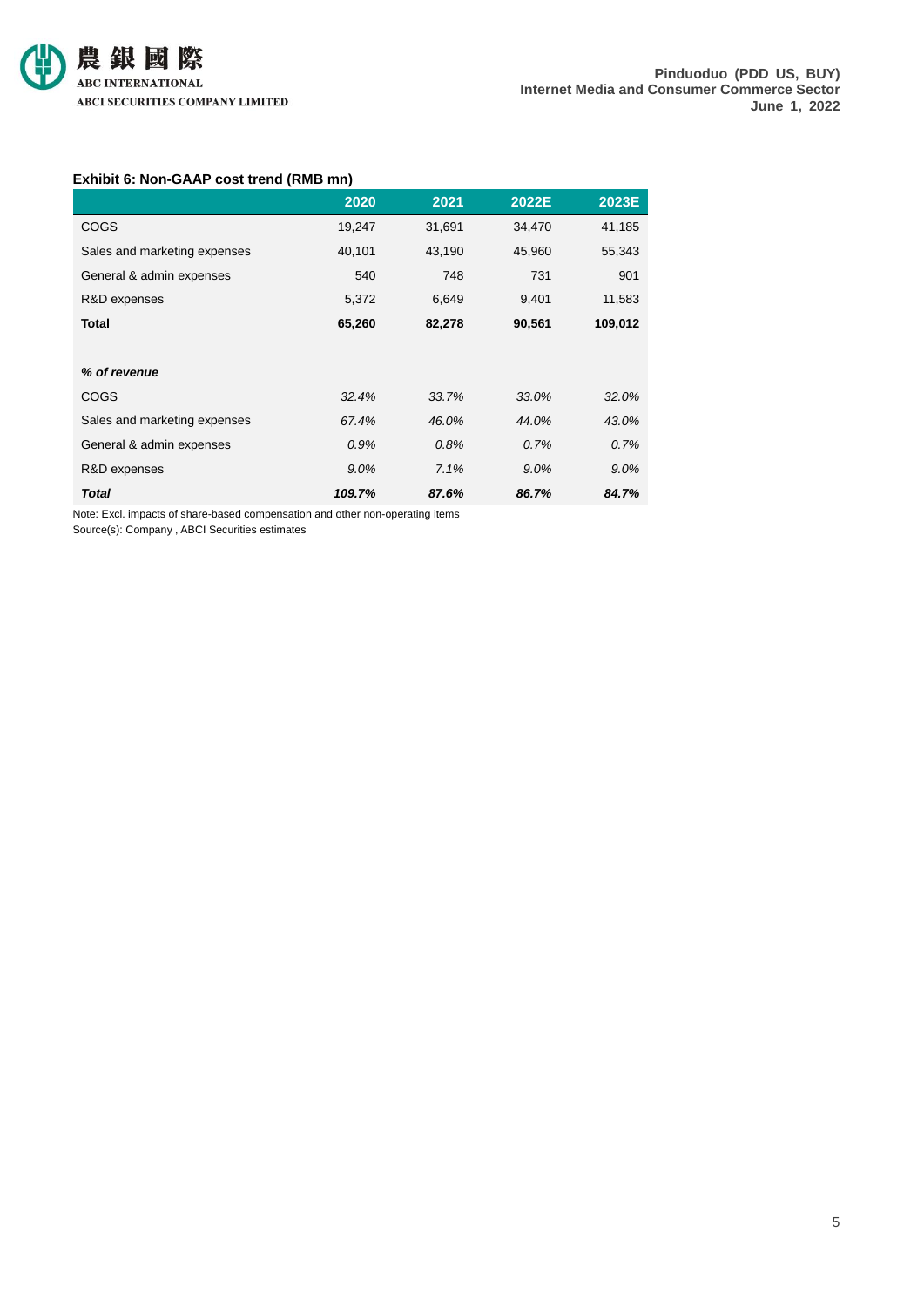

## **Valuation and TP**

We maintain our **BUY** rating on the counter with a DCF-based TP is US\$ 65.

## **Exhibit** 7**: DCF sensitivity**

|                 |      |       |       | <b>WACC</b> |       |       |
|-----------------|------|-------|-------|-------------|-------|-------|
|                 |      | 12.0% | 13.0% | 14.0%       | 15.0% | 16.0% |
|                 | 2.0% | 72.9  | 65.9  | 60.0        | 55.1  | 50.9  |
| <b>Terminal</b> | 2.5% | 76.5  | 68.7  | 62.2        | 56.8  | 52.2  |
| growth          | 3.0% | 81.0  | 72.1  | 64.8        | 58.8  | 53.9  |
|                 | 3.5% | 86.6  | 76.2  | 67.9        | 61.2  | 55.7  |
|                 | 4.0% | 93.7  | 81.3  | 71.7        | 64.1  | 57.9  |

## Source (s): ABCI Securities estimates

\*Assuming 16.5% cost of equity, 8% cost of debt, 25% tax rate, 25% long-term debt to capital ratio for the mid-point of WACC (14%).

In our view, the re-acceleration of revenue growth in 1Q22 has alleviated some concerns. In addition, we believe the market has been pricing in the lackluster 2Q22 performance for the e-commerce sector. Solid results in the next few quarters would help fortify confidence on the strategy shift to R&D.

Concerns on US delisting risks and potential divestment of strategic shareholders will remain in the near term; impacts of delisting in the US can be reduced if plans on HK or PRC listing is announced.

## **Exhibit 8: TP changes (US\$ per share)**

| blO | <b>New</b> | Methodology-<br>old | <b>Methodology</b><br>new |  |
|-----|------------|---------------------|---------------------------|--|
| 230 | 65         | DCF with 8.5% WACC  | DCF with 14% WACC         |  |

Source(s): ABCI Securities estimates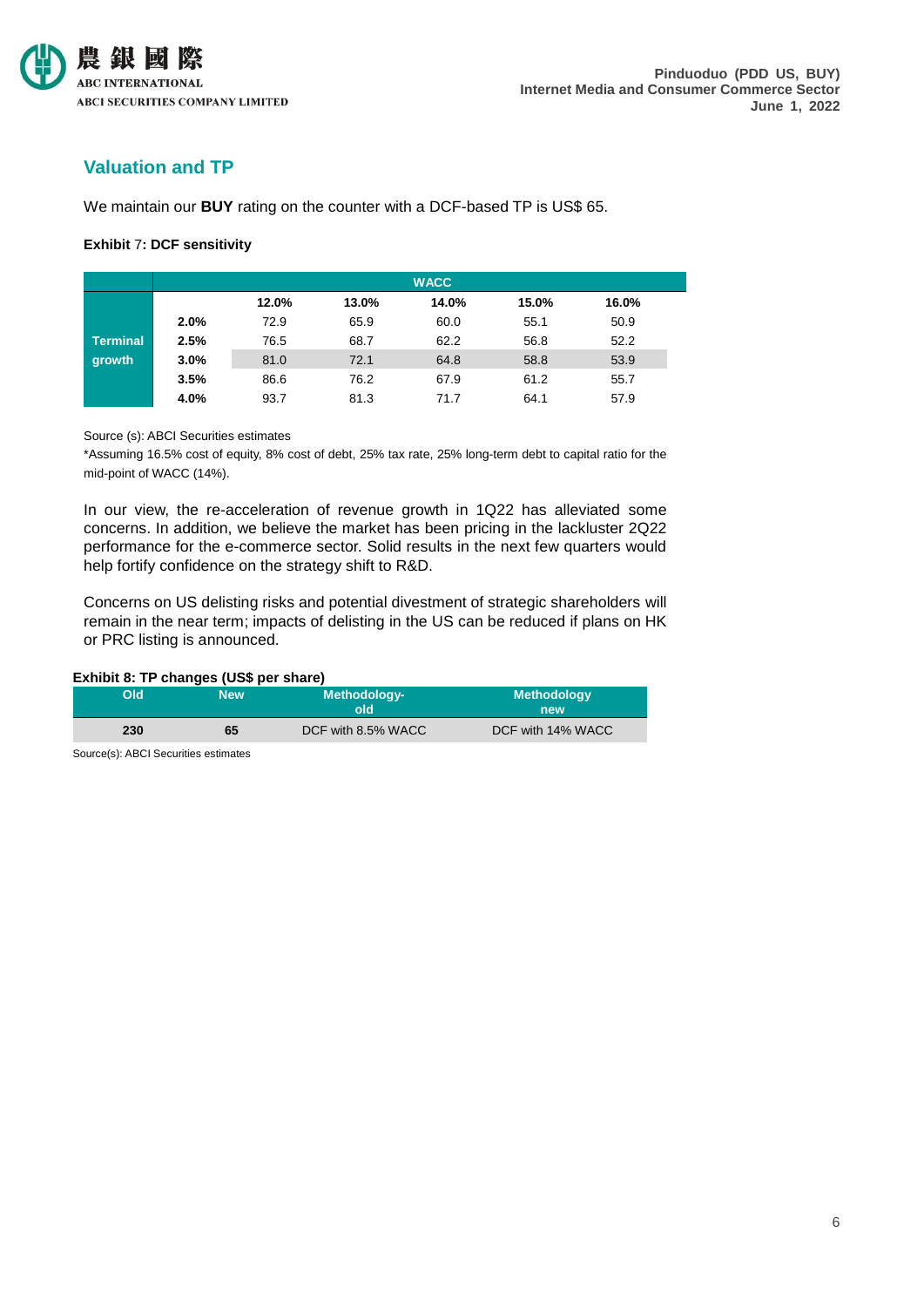

## **Financial forecast**

## **Consolidated income statement (2020A-2023E)**

| FY Ended Dec 31 (RMB mn)                      | 2020A     | 2021A     | 2022E     | 2023E     |
|-----------------------------------------------|-----------|-----------|-----------|-----------|
| <b>Total revenue</b>                          | 59,492    | 93,950    | 104,454   | 128,704   |
| Cost of sales                                 | (19, 279) | (31, 718) | (34, 511) | (41, 231) |
| <b>Gross profit</b>                           | 40,214    | 62,232    | 69,942    | 87,473    |
| Sales and marketing                           | (41, 195) | (44, 802) | (47, 382) | (56, 901) |
| General and admin                             | (1,507)   | (1,541)   | (1,989)   | (2,279)   |
| R&D                                           | (6, 892)  | (8,993)   | (11, 379) | (13,750)  |
| <b>Operating Profits</b>                      | (9,380)   | 6,897     | 9,192     | 14,544    |
| Interest income                               | 2,455     | 3,062     | 3,500     | 3,500     |
| Interest expenses                             | (757)     | (1, 231)  | (900)     | (900)     |
| Fx gain                                       | 225       | 72        | 0         | 0         |
| Others, net                                   | 193       | 656       | 500       | 500       |
| Share of results of investee                  | 84        | 247       | 200       | 250       |
| <b>PBT</b>                                    | (7, 180)  | 9,702     | 12,492    | 17,894    |
| Tax                                           | $\Omega$  | (1,934)   | (2, 498)  | (3,579)   |
| <b>PAT</b>                                    | (7, 180)  | 7,769     | 9,994     | 14,315    |
| Minority interests                            | 0         | 0         | 0         | 0         |
| Profits attributable to shareholders          | (7, 180)  | 7,769     | 9,994     | 14,315    |
| Share-based compensation                      | 3,613     | 4,775     | 4,700     | 5,148     |
| Other non-core items                          | 602       | 1,286     | 500       | 500       |
| Non-GAAP profits attributable to shareholders | (2,966)   | 13,829    | 15,194    | 19,963    |
| Basic earnings per ADS (RMB)                  | (6.02)    | 6.20      | 7.94      | 11.37     |
| Diluted earnings per ADS (RMB)                | (6.02)    | 5.44      | 7.03      | 10.07     |
| Diluted non-GAAP earnings per ADS (RMB)       | (2.49)    | 9.68      | 10.68     | 14.04     |
| <b>Growth</b>                                 |           |           |           |           |
| Total revenue (%)                             | 97.4      | 57.9      | 11.2      | 23.2      |
| Gross Profit (%)                              | 68.9      | 54.8      | 12.4      | 25.1      |
| Operating Profit (%)                          | <b>NA</b> | <b>NA</b> | 33.3      | 58.2      |
| Net profit (%)                                | <b>NA</b> | <b>NA</b> | 28.6      | 43.2      |
| Non-GAAP net profit (%)                       | <b>NA</b> | <b>NA</b> | 9.9       | 31.4      |
| <b>Operating performance</b>                  |           |           |           |           |
| Operating margin (%)                          | (15.8)    | 7.3       | 8.8       | 11.3      |
| Net margin (%)                                | (12.1)    | 8.3       | 9.6       | 11.1      |
| Core net margin (%)                           | (5.0)     | 14.7      | 14.5      | 15.5      |
| <b>ROAE</b> (%)                               | <b>NA</b> | 11.5      | 12.1      | 14.4      |
| ROAA (%)                                      | <b>NA</b> | 4.6       | 5.1       | 6.2       |

Note. Individual items may not sum to total due to rounding Source(s): the Group, ABCI Securities estimates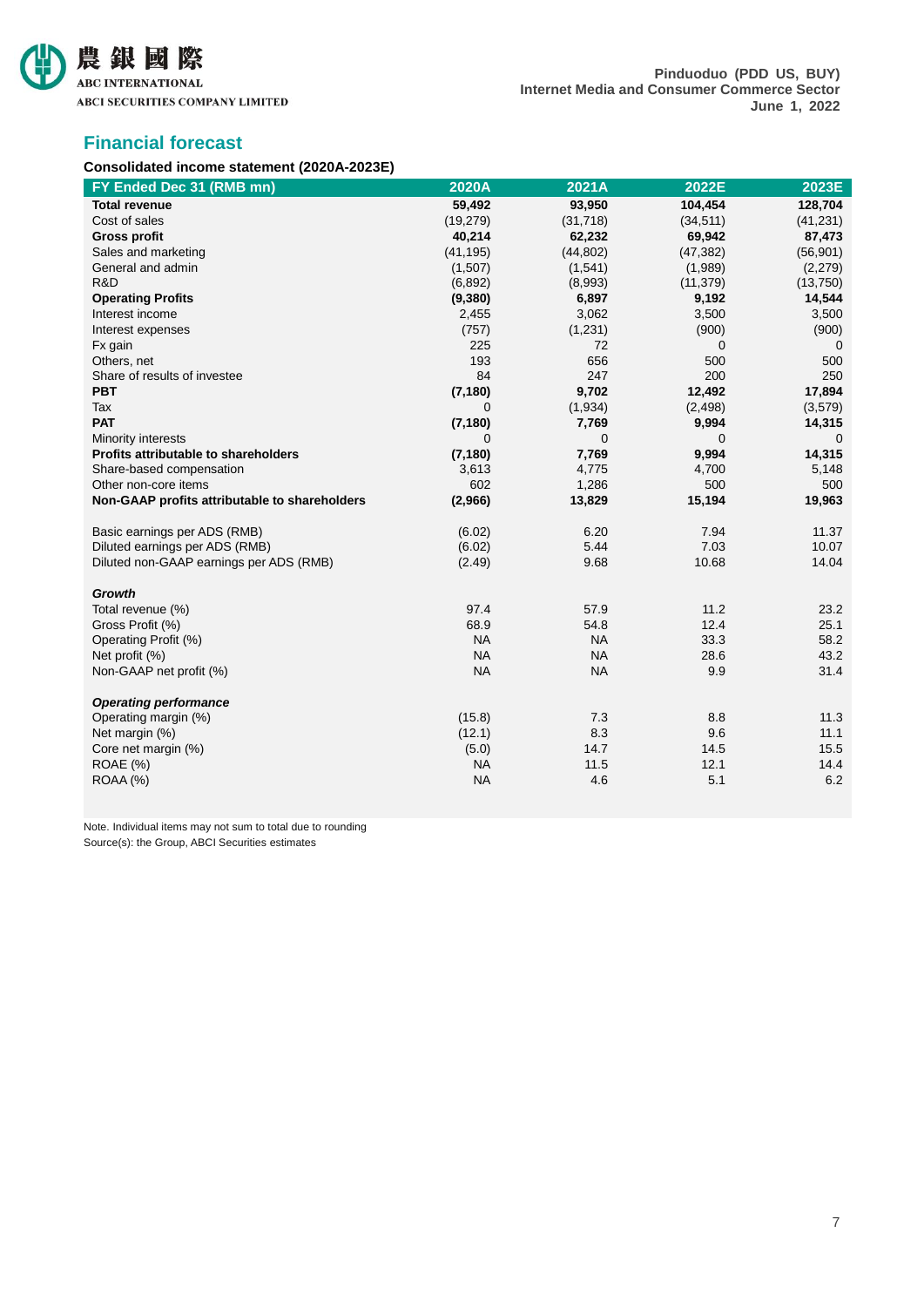

## **Consolidated balance sheet (2020A-2023E)**

| As of Dec 31 (RMB mn)                | 2020A   | 2021A    | 2022E   | 2023E   |
|--------------------------------------|---------|----------|---------|---------|
| <b>Fixed assets</b>                  | 203     | 2,203    | 3,903   | 5,903   |
| Intangible assets                    | 1,277   | 701      | 736     | 773     |
| Other non-current assets             | 7,905   | 17,396   | 18,219  | 19,083  |
| <b>Total non-current assets</b>      | 9,385   | 20,300   | 22,858  | 25,759  |
| Cash & equivalents                   | 22,421  | 6,427    | 30,766  | 58,762  |
| Restricted cash                      | 52,422  | 59,617   | 65,579  | 72,137  |
| Short-term investments               | 64,551  | 86,517   | 87,517  | 92,517  |
| Account receivables                  | 730     | 674      | 707     | 743     |
| Other current assets                 | 9,400   | 7,675    | 7,887   | 8,110   |
| <b>Total current assets</b>          | 149,523 | 160,909  | 192,457 | 232,269 |
| <b>Total assets</b>                  | 158,908 | 181,210  | 215,315 | 258,028 |
| Payable to merchants                 | 53,834  | 62,510   | 73,999  | 91,914  |
| Merchant deposit                     | 10,926  | 13,578   | 16,758  | 20,112  |
| Borrowings and notes                 | 1,866   | $\Omega$ | 1,000   | 2,000   |
| Other current liabilities            | 17,255  | 17,642   | 17,820  | 18,007  |
| <b>Total current liabilities</b>     | 83,882  | 93,730   | 109,577 | 132,032 |
| Convertible bonds                    | 14,433  | 11,789   | 15,326  | 16,092  |
| Other non-current liabilities        | 418     | 576      | 603     | 632     |
| <b>Total non-current liabilities</b> | 14,851  | 12,365   | 15,929  | 16,724  |
| <b>Total liabilities</b>             | 98,732  | 106,095  | 125,506 | 148,756 |
| Equity attributable to shareholders  | 60,176  | 75,115   | 89,808  | 109,271 |
| Non-controlling interests            |         |          |         |         |
| <b>Total equity</b>                  | 60,176  | 75,115   | 89,808  | 109,271 |

*Note.* Individual items may not sum to total due to rounding

Individual items may vary from reported figures due to rounding /definition differences

Source(s): the Group, ABCI Securities estimates

## **Consolidated cash flows (2020A-2023E)**

| As of Dec 31 (RMB mn)         | 2020A     | 2021A     | 2022E   | 2023E   |
|-------------------------------|-----------|-----------|---------|---------|
| Net income                    | (7, 180)  | 7,769     | 9,994   | 14,315  |
| Depreciation and amortization | 651       | 1,495     | 1,800   | 2,000   |
| Other non-cash adjustments    | 3.676     | 5.957     | 4,700   | 5,148   |
| Change in working capital     | 31.049    | 13,562    | 11,346  | 14,533  |
| Operating cash flow           | 28,196    | 28,783    | 27,839  | 35,996  |
| Acquisition of fixed asset    | (43)      | (3,287)   | (3,500) | (4,000) |
| Net purchase of investments   | (38,077)  | (32, 720) | (1,000) | (5,000) |
| Other investment cash flow    | (237)     | 445       |         |         |
| Investing cash flow           | (38, 357) | (35, 562) | (4,500) | (9,000) |
| Financing cash flow           | 51,798    | (1, 875)  | 1,000   | 1,000   |
| Fx effect                     | (140)     | (145)     |         |         |
| Net cash flow                 | 41,497    | (8,799)   | 24,339  | 27,996  |

*Note.* Individual items may not sum to total due to rounding

Individual items may vary from reported figures due to rounding /definition differences

Source(s): the Group, ABCI Securities estimates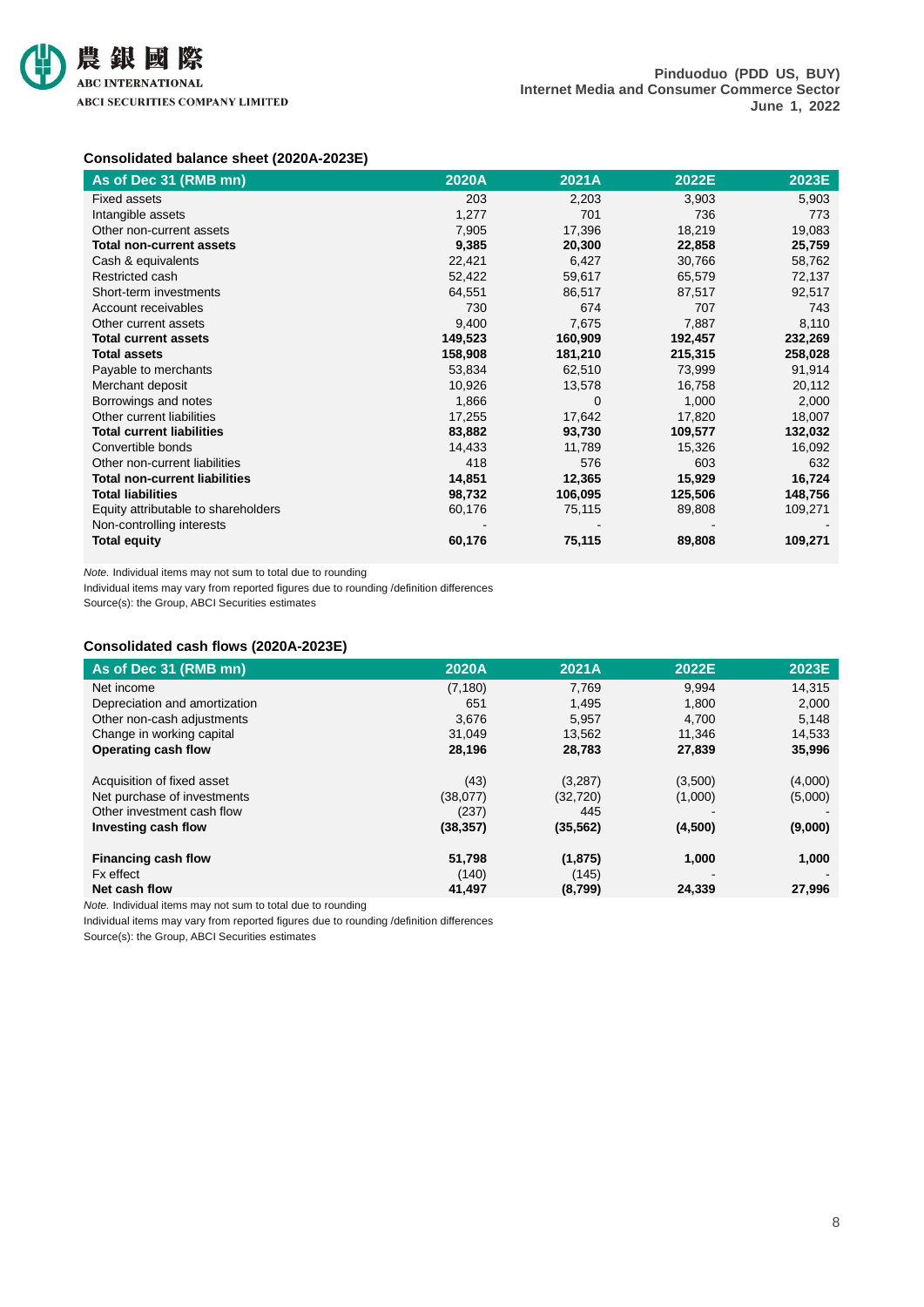

## **Risk factors**

## **Tightened regulatory environment**

The government has implemented various measures in recent months to tighten regulatory environment. The State Administration for Market Regulation of the People's Republic of China (the "SAMR") has launched an anti-monopoly investigation on selected e-commerce platforms, imposing fines and demanding business restructuring of these platforms.

## **Market competition**

The ecommerce industry is highly competitive, with companies contending on commission rate, promotion discount, brand advertising, technological investment, and more.

## **Slowdown in ecommerce consumption**

As the industry is dependent on consumer spending, any significant slowdown of consumption in China would hamper the Company's performance. In the long term, we believe consumption growth in domestic market would converge with income growth, which is usually in line with GDP growth.

## **Non-GAAP financials**

Ecommerce platforms generally disclosed the non-GAAP financial metrics, such as the non-GAAP net profit, to supplement its GAAP financial measures. Historically, there were differences between its GAAP net profit and non-GAAP net profit due to inclusion of items such as share-based compensation and other non-core items in the former.

Among these items, share-based compensation expense is related to various factors including price movement of ordinary shares, expected volatility, risk-free interest rate, etc.

While investors tend to exclude these items when performing analysis given their non-cash nature, we believe these non-GAAP financial measures should only serve as references.

## **Convertible bonds**

In September 2019, the Company issued US\$1bn principal amount 0.00% convertible senior notes (2024 Notes). It will mature on October 1, 2024 with a conversion rate of US\$42.61 per ADS. In addition, in November 2020, the Company issued US\$2bn principal amount 0.00% convertible senior notes (2025 Notes). The Notes will mature on December 1, 2025 with a conversion rate of US\$190.63 per ADS.